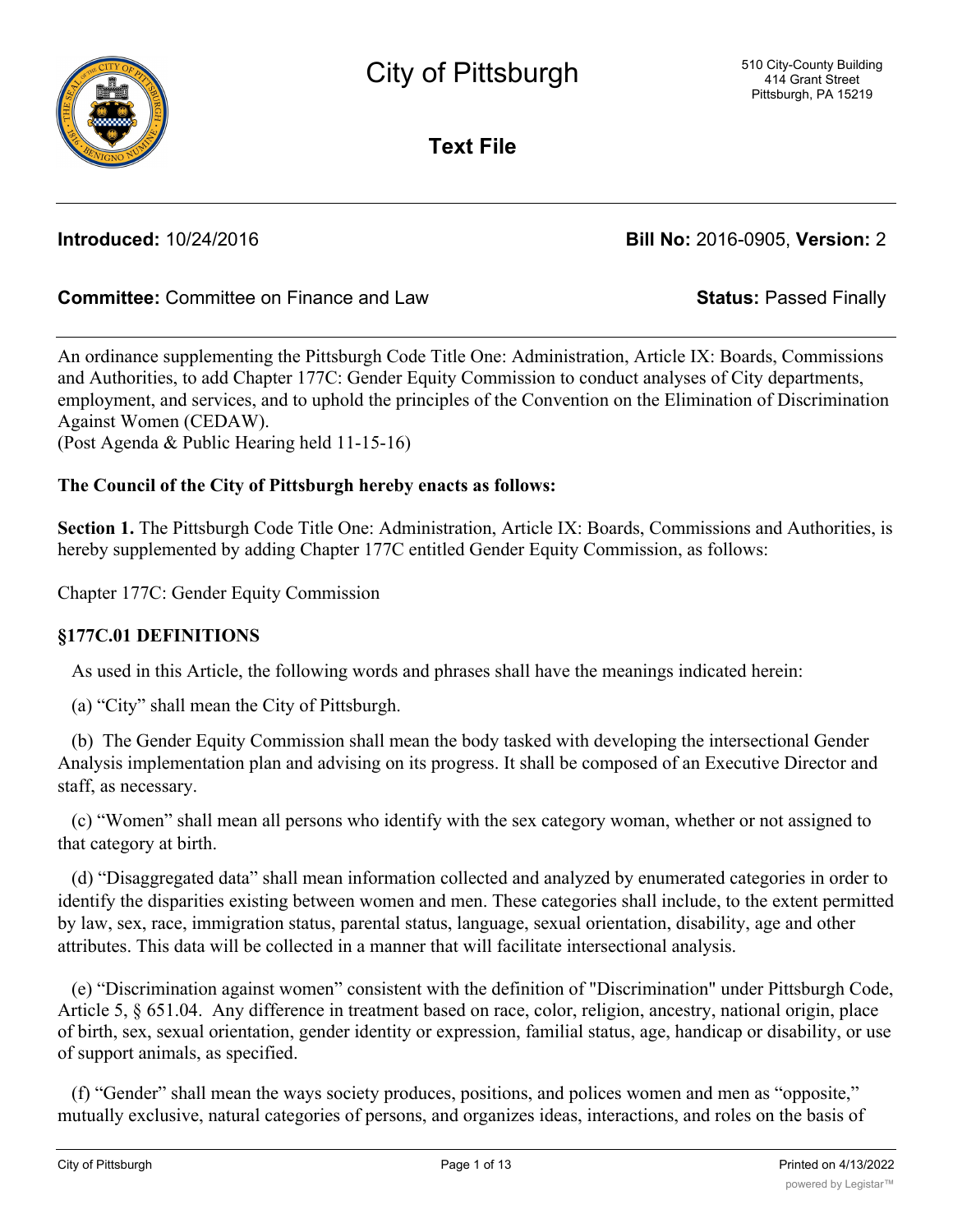### **Committee:** Committee on Finance and Law **Status:** Passed Finally

presumed differences that establish hierarchies between women and men and among people.

 (g) "Gender Analysis" shall mean an intersectional examination of the cultural, economic, social, civil, legal, and political relations between women and men within a certain entity, recognizing that women and men and different aspects of social identify prescribe and proscribe different social roles, responsibilities, opportunities, and needs for people, and that these differences, which permeate our society, affect how decisions, including budgetary decisions, and policy are made.

 (h) "Gender equity" shall mean the redress of discriminatory practices and the establishment of conditions enabling women to achieve full equality with men, recognizing that needs of women and men may differ, resulting in fair and equitable outcomes for both. "Gender equity" shall further mean the redress of discriminatory practices and establishment of conditions enabling all persons identifying as transgender, nonbinary, and gender non-conforming to achieve full equality.

 (i) "Human rights" shall mean the rights every individual possesses that are intended to improve the conditions in society that protect each person's dignity and well-being and the humanity of all people.

 (j) "Racial discrimination"; shall mean any distinction, exclusion, restriction or preference based on race, color, descent, or national or ethnic origin, which has the purpose or effect of nullifying or impairing the recognition, enjoyment or exercise, on an equal footing, of human rights and fundamental freedoms in the political, economic, social, cultural or any other field of public life.

 (k) "Sex" Shall conform with (Ord. 1-1997, eff. 2-7-97) which states: The gender of a person, as perceived, presumed or assumed by others, including those who are changing or have changed their gender identification.

 (l) "Violence against women and girls" shall mean any act of gender-based violence that results in, or is likely to result in, physical, sexual or psychological harm or suffering to women and girls, including threats of those acts, coercion or arbitrary deprivation of liberty, whether occurring in public or in private life, including Domestic Violence as described under Human Relations Enforcement (Chapter 651)..

 (m) "Work of Equal Value" shall mean that individuals in the same workplace be given equal pay and that there shall be no direct or indirect gender discrimination in relation to employment conditions including pay, benefits, and total compensation. Work of equal value can be determined by comparing job requirements, such as the level of skill, effort, decision-making, responsibility, and working conditions, as well as any other relevant criteria.

 (n) "Age" shall also mean, for purposes of this ordinance, women and girls of any age and shall also include any person so protected by further amendment to the Federal Age Discrimination in Employment Act.

 (o) "Familial Status", in addition to the definition in Article 5 Chapter 651.04 shall also mean, for purposes of this ordinance, The protection afforded against discrimination in employment or housing on the basis of familial status shall apply to any person who is pregnant or is in the process of securing legal custody of any individual who has not attained the age of eighteen (18) years.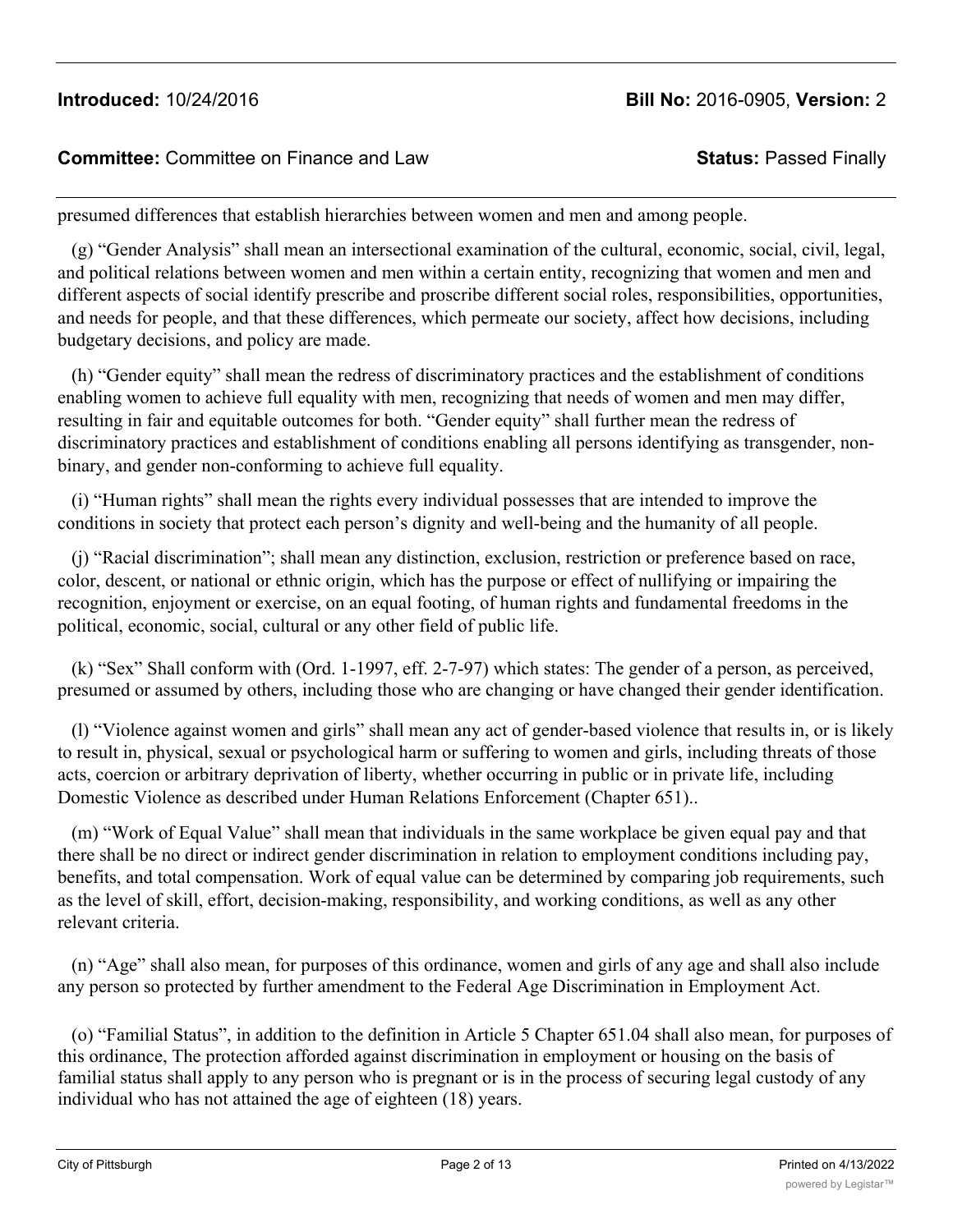(p) "Culture" shall mean the sum of attitudes, customs, and beliefs that distinguishes one group of people from another

 (q) Specific to CEDAW, "Human Rights" will include Immigration Status including immigrant visa holders who can come to the States to live permanently, or immigrants who come to the States for time-specific purposes, such as tourism, education, training and temporary workers as well as undocumented persons living in the States

## **§177C.02 LOCAL IMPLEMENTATION OF THE UNITED NATIONS CONVENTION ON THE ELIMINATION OF ALL FORMS OF DISCRIMINATION AGAINST WOMEN (CEDAW).**

The City of Pittsburgh hereby finds and declares as follows:

- a) The Convention on the Elimination of All Forms of Discrimination Against Women (CEDAW), an international human rights treaty, provides a universal definition of discrimination against women. Countries that ratify CEDAW are mandated to condemn all forms of discrimination against women and girls and to ensure equality for women and girls in the civil, political, economic, social and cultural arenas. The United Nations General Assembly adopted CEDAW in 1979 and President Carter signed the treaty on behalf of the United States in 1980, but the United States Senate has not yet ratified CEDAW.
- b) Since 1995, state and local jurisdictions passed resolutions in support of CEDAW, including Pittsburgh, which adopted a City Council Resolution in support of the ratification of CEDAW. Some cities have implemented ordinances establishing CEDAW principles as law. Since 2014, municipalities across the nation began signing onto the Cities for CEDAW Initiative. On April 6, 2011 Pittsburgh declared itself a Human Rights City, and in 2014, as part of the United States Conference of Mayors 82nd Annual Meeting, the Conference of Mayors adopted a resolution in support of the Cities for CEDAW Initiative and encouraging cities to implement the principles of the UN Convention on the Elimination of All Forms of Discrimination Against Women.
- c) There is a continued need for the City of Pittsburgh to protect the human rights of women and girls by addressing discrimination, including violence, against women and girls and to implement, locally, the principles of CEDAW. There is a need to analyze the operations of City departments, policies and programs to identify discrimination in, but not limited to, employment practices, budget allocation, and the provision of direct and indirect services and, if identified, to remedy that discrimination.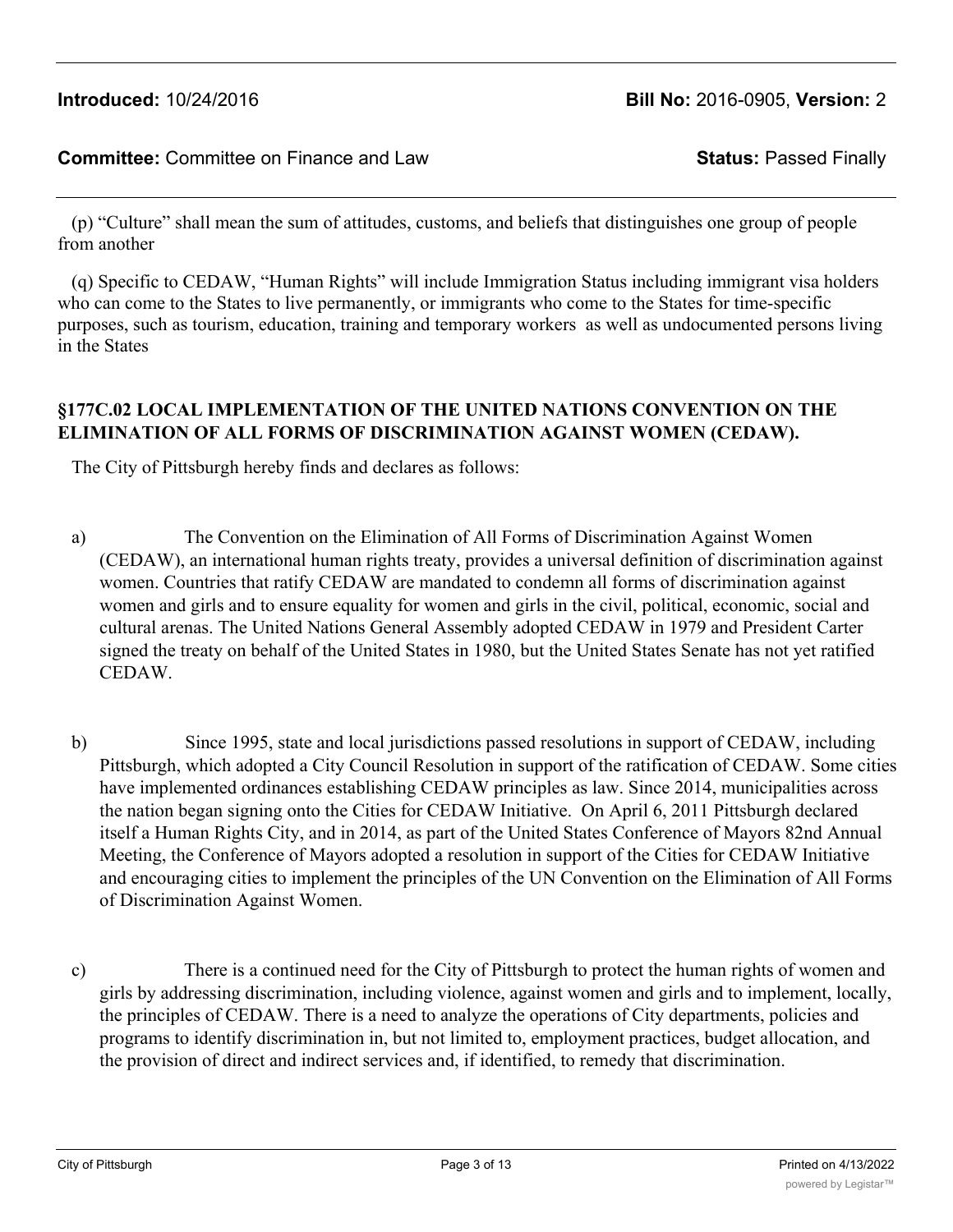- d) The City shall also create and fund a Gender Equity Commission with an Executive Director to study discrimination against all women, including intersectional discrimination and including trans women, and to identify gender equity problems in the City of Pittsburgh. And advise each department in the development of an action plan to address equity disparities identified by the Gender Analysis.
- e) The Gender Equity Commission shall work to ensure that the department developed action plans are developed and implemented, and to further identify problems and recommend solutions within the scope of CEDAW in the City of Pittsburgh. The Gender Equity Commission shall be responsible for monitoring and recommending, both positive rights, which affirm or oblige action, such as access to fair wages and human services, and negative rights, which permit or oblige inaction, such as freedom from discrimination, freedom from harassment and violence, and freedom from other adverse actions or experiences.

# **§ 177C.03 LOCAL PRINCIPLES OF CEDAW.**

It shall be the goal of the City of Pittsburgh to implement the principles underlying CEDAW by addressing discrimination against women and girls in areas including economic development, education, violence against women and girls and health care. In implementing CEDAW, the City recognizes the connection between racial discrimination, as articulated in the International Convention on the Elimination of All Forms of Racial Discrimination, and discrimination against women. The City shall ensure that the City does not discriminate against women in areas including employment practices, allocation of funding, and delivery of direct and indirect services. The City shall conduct intersectional Gender Analyses, to determine what, if any, City practices and policies should change to implement the principles of CEDAW.

The City shall receive input from various stakeholder agencies, representatives, communities, and individuals to determine what need areas are crucial to local women and girls. These areas may be, but are not limited to:

### **A) Economic Development**

- a. The City of Pittsburgh shall look for ways to improve its commitment to the elimination of discrimination against women and girls in Pittsburgh in economic opportunities, including, but not limited to:
	- i. employment opportunities, including the application of the same criteria for selection in matters of employment and the right to receive access to and vocational training for nontraditional jobs;
	- ii. promotion, job security and all benefits and conditions of service, regardless of parental status, particularly encouraging the appointment of women to decision-making posts, city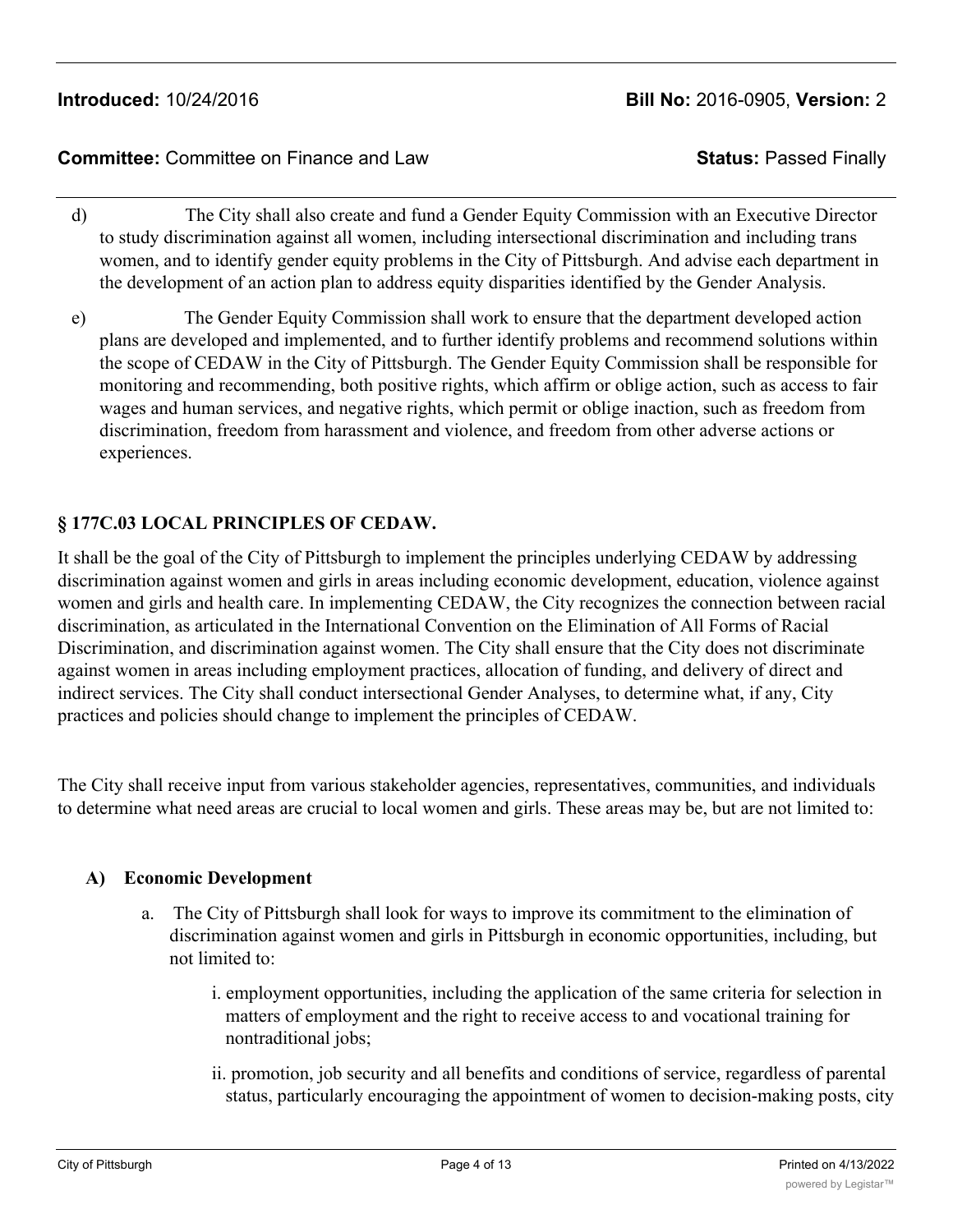**Committee:** Committee on Finance and Law **Status:** Passed Finally

revenue generating posts, and managing commissions and departments;

- iii. equal remuneration, including benefits and equal pay with respect to work of equal value; and
- iv. protection of health and safety in working conditions, including supporting efforts not to purchase sweatshop goods and slavery-produced goods, regular inspection of work premises, protection from harassment and violent acts in workplaces, and reasonable accommodations for pregnant and nursing mothers.
- b. The City shall encourage and, where possible, support the necessary social services to enable all people to combine family obligations with work responsibilities and participation in public life, in particular, through promoting the establishment and development of an accessible, affordable, and quality network of child care facilities, paid family leave, and family-friendly policies.
- c. The City shall promote access to safe and affordable housing and transportation.
- d. The City shall encourage the use of public education and all other available means to urge financial institutions to facilitate women's access to bank accounts, loans, mortgages, and other forms of financial services.

#### **B) Violence Against Women and Girls**

- a. The City of Pittsburgh shall take and diligently pursue all appropriate measures to prevent and redress sexual and domestic violence and trafficking of women and girls, including, but not limited to:
	- i. Police enforcement of criminal penalties and civil remedies, when appropriate;
	- ii. Seek and encourage ways for survivors to receive appropriate protective and support services, including, but not limited to, medical, counseling, shelter, rehabilitation programs, and hotline services;
	- iii. Provide gender sensitive training for City employees regarding sexual and domestic violence and trafficking of women and girls, as appropriate;
	- iv. Look for ways for perpetrators of violence against women and girls to receive rehabilitation services.
- b. Labor trafficking, sexual exploitation and trafficking, domestic servitude affects women from and in the City of Pittsburgh. The City shall endeavor to study these issues and develop appropriate policies, procedures, and training to uphold the principles of CEDAW.
- c. It shall be a goal of the City to ensure that all public works projects, or projects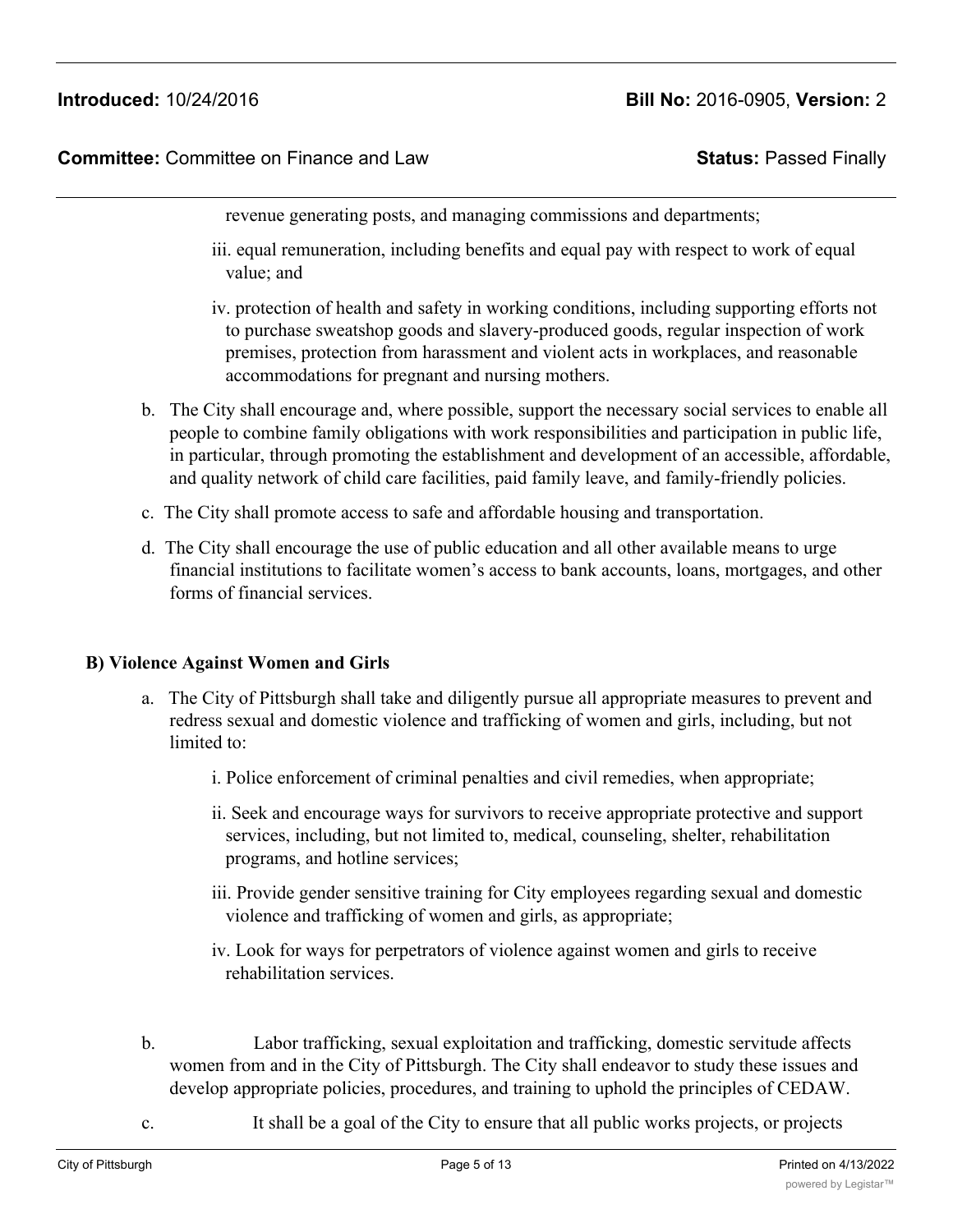#### **Committee:** Committee on Finance and Law **Status:** Passed Finally

receiving City financial incentives, include measures, such as adequate lighting and the placement of restrooms, to protect the public's safety, especially the safety of women and girls.

d. It shall be the goal of the City to support public information and education programs to change those traditional attitudes concerning the limited roles and under-represented status of women or men in particular jobs or roles.

#### **C) Education**

- a. The City will look for ways to provide free or affordable early childhood education to enable children of all socio-economic environments an equitable level of preparedness before entering school.
- b. The City will look for ways to support the Pittsburgh Public School District in delivery and access to high quality public education.
- c. The City shall ensure that out-of-school educational programs in City facilities, such as recreation centers, are developed and managed in an equitable manner.
- d. The City shall ensure that any youth employment or internship opportunities are developed and participants are placed in a manner consistent with the principles of CEDAW.

#### **D) Delivery of City Services**

- a. Gender equity must permeate every level of City operations-as leaders, employers, and service providers.
- b. City services shall be considered and deployed using a gender equity lens.

### **§177C.04 INTERSECTIONAL GENDER ANALYSIS**

- a) The Gender Equity Commission, including the Executive Director and the Commission, shall oversee intersectional Gender Analyses of City departments, services, and investments.
- b) The analyses shall include input from relevant community leaders and stakeholders.
- c) The analyses shall be used by City departments to develop Action Plans to remedy identified areas of gender inequity.
- d) The analyses shall be used to inform recommendations in the Five Year Plan.
- e) Departments and programs that have developed action plans shall report progress on the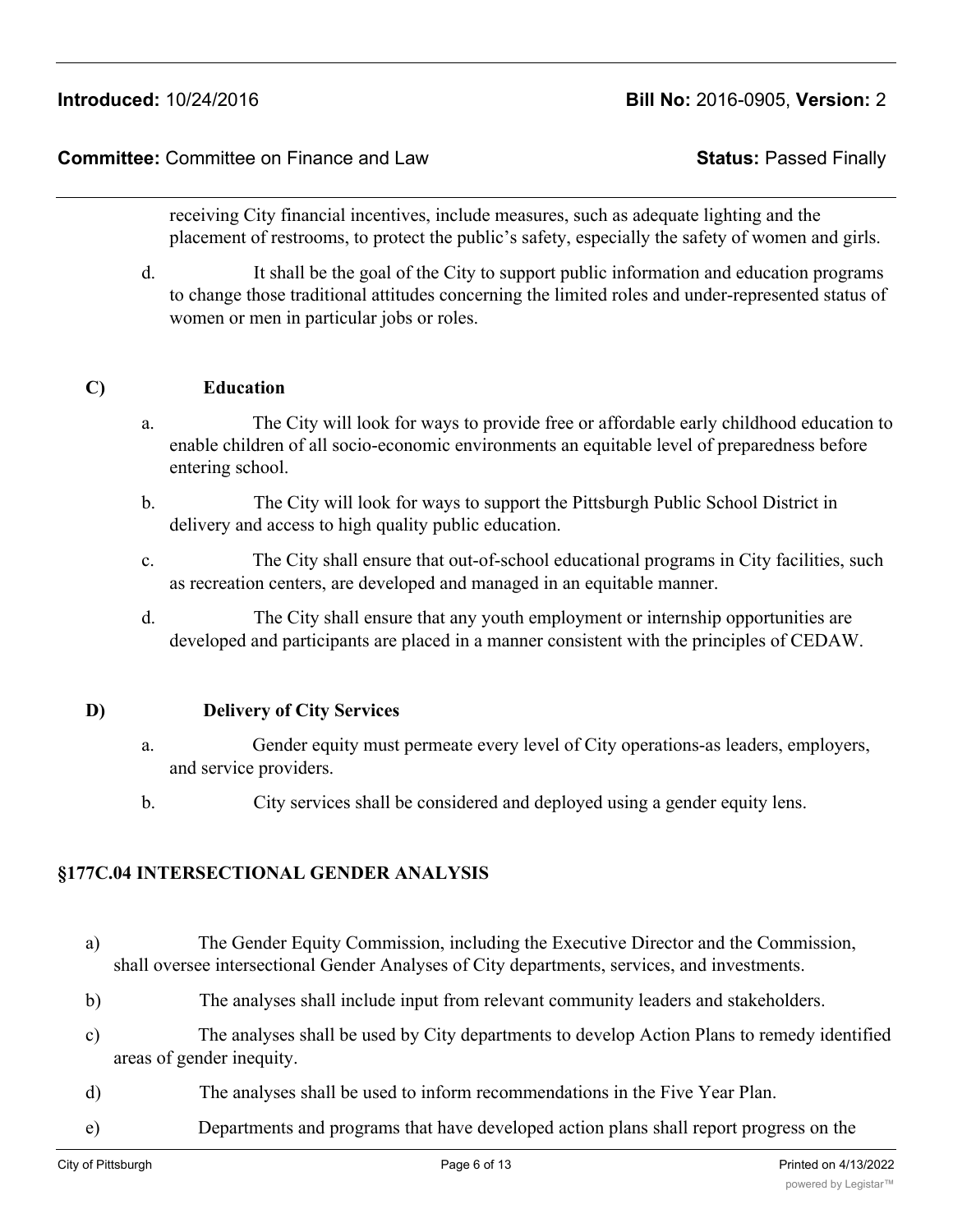implementation of those plans to the Gender Equity Commission at least annually.

### **§177C.05 IMPLEMENTATION OF THE PRINCIPLES OF CEDAW IN PITTSBURGH.**

The body that is tasked with conducting and implementing the intersectional Gender Analysis and follow-up Action Plans is the Gender Equity Commission. It shall be composed of 13 Commission Members, Executive Director and staff, as necessary to implement the scope of CEDAW.

#### **A) Intersectional Gender Analysis and Action Plan**

- a. As a tool for determining whether the City is implementing the local principles of CEDAW and/or discriminating against women and girls, a Gender Equity Commission, as described below, shall, in collaboration with selected City departments, programs, and other entities to the extent permitted by law, undergo an intersectional Gender Analysis and develop an Action Plan.
- b. The intersectional Gender Analysis shall be conducted according to guidelines developed by the Gender Equity Commission with the support of the Executive Director.
- c. The intersectional Gender Analysis shall include:
	- i. the collection of intersectionally disaggregated data;
	- ii. an evaluation of gender equity in the entity's operations, including budget allocations, delivery of direct and indirect services, and employment practices, and (iii) the Gender Equity Commission's integration of human rights principles and the local principles of CEDAW.
- d. Upon completion of the intersectional Gender Analysis, the selected City departments, programs, and other entities, with the support of the Gender Equity Commission**,** shall develop an Action Plan that contains specific recommendations on how it will correct any identified deficiencies and integrate human rights principles and the local principles of CEDAW into its operations.
- e. The Gender Equity Commission shall identify the City departments, programs, policies, and entities, to undergo the intersectional Gender Analysis and shall develop timelines for completion of the analysis and Action Plans, and shall provide technical assistance to the City throughout the intersectional Gender Analysis process and development of the Action Plan, as well as monitoring and evaluation of implementation.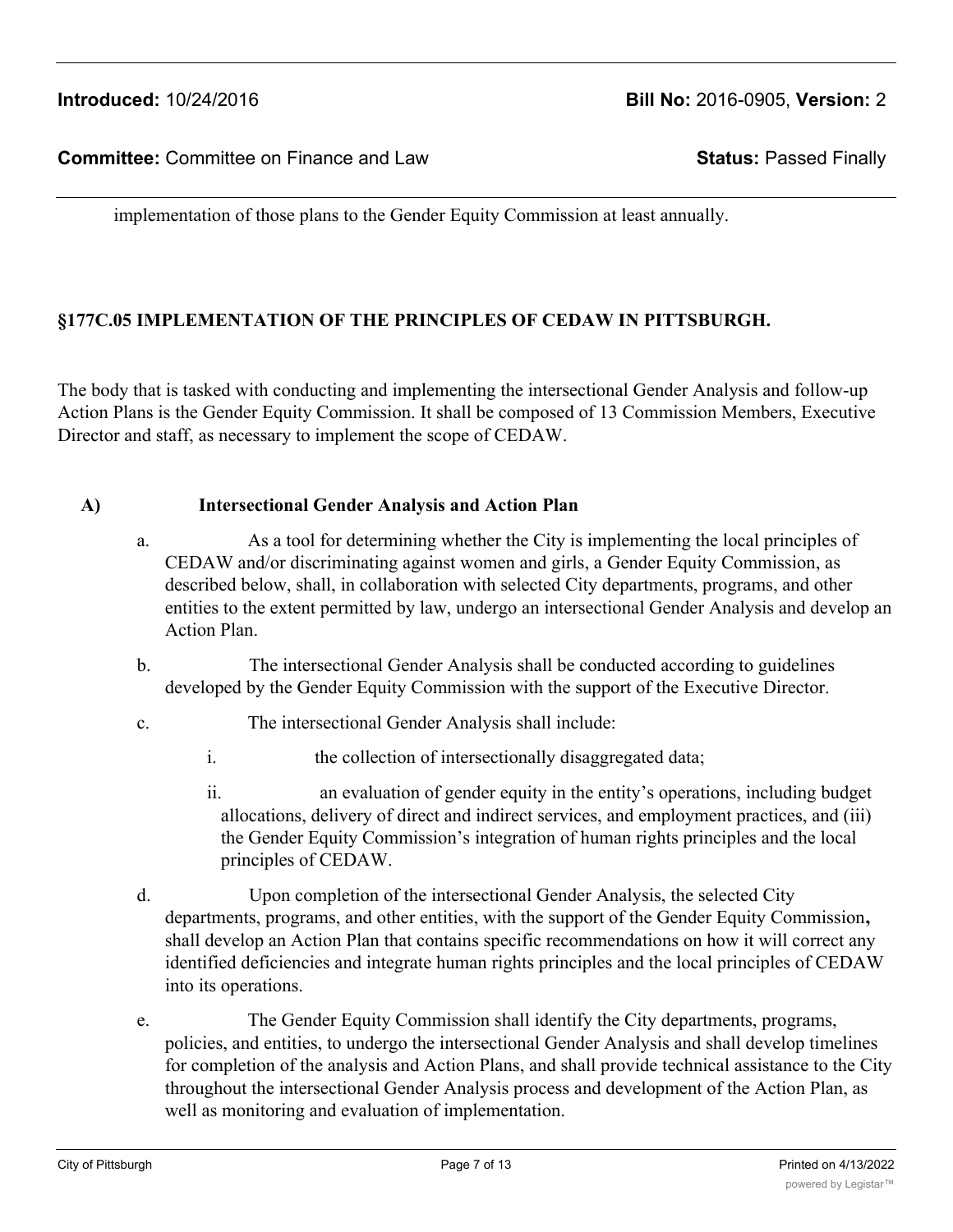### **Committee:** Committee on Finance and Law **Status:** Passed Finally

- f. Each department or entity undergoing an intersectional Gender Analysis shall designate a management and/or executive level employee to execute the gender analysis and subsequent implementation and to serve as a liaison to the Gender Equity Commission.
- g. The Gender Equity Commission shall provide a report on its intersectional Gender Analysis and Department developed Action Plans. Each selected City department and program shall fully participate in the intersectional Gender Analysis, and the Gender Equity Commission shall forward the report to the Mayor and the Pittsburgh Commission on Human Relations. The report shall be received and filed City Council.
- h. The Gender Equity Commission shall then oversee the implementation of the Action Plans, including but not limited to, overseeing training the selected departments, entities, and policy or program staff to implement the resulting Action Plans of the intersectional Gender Analysis.
- i. The Gender Equity Commission Executive Director shall monitor the implementation of each department or entity's Action Plan on a quarterly basis, or as determined by the Gender Equity Commission in discussion with the mayor's office and city council, but at least yearly.

#### **B) Five-year Citywide Action Plan**

- a. The Gender Equity Commission shall develop a five-year Citywide Action Plan for all City Departments.
- b. The Citywide Action Plan shall address how to integrate human rights principles into the City's operations, how to further implement the local principles of CEDAW, any and all deficiencies found in the Gender Analyses and the measures recommended to correct those deficiencies.
- c. The Gender Equity Commission shall present the Five-year Citywide Action Plan to the Mayor and to the City Council to receive and file.
- d. The Gender Equity Commission Executive Director shall monitor the implementation of the Citywide Action Plan.

### **C) Enforcement of the Ordinance**

a. Any issue of gender discrimination that is not resolved internally shall fall under the jurisdiction of the Pittsburgh Commission on Human Relations, as described in Pittsburgh Code, Article 5, § 653.05 - POWERS AND DUTIES. This section states that the Pittsburgh Commission on Human Relations is empowered to "Initiate or receive and investigate other complaints of *discrimination* against any person because of race, color, religion, ancestry, national origin, place of birth, sex,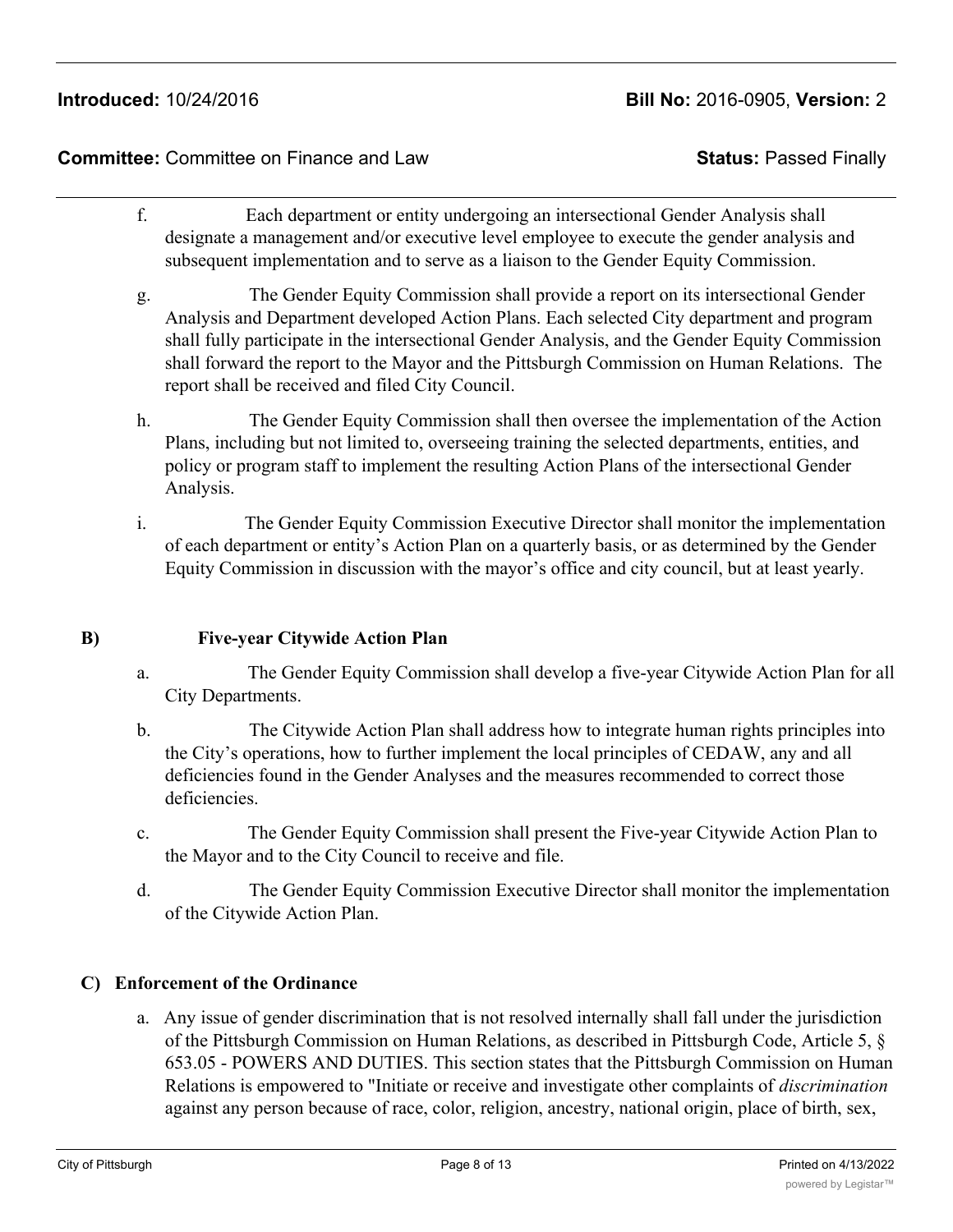sexual orientation, familial status, age, handicap or disability or use of support animals because of the handicap or disability of the user, and seek the satisfactory adjustment of such complaints. Any complaint filed under this subsection which the Commission believes may constitute a violation of a law of the United States or the Commonwealth may be certified to its Solicitor for such actions as it deems proper." (Ord. 22-1992, eff. 5-28-92; Am. Ord. 3-1997, eff. 2-7-97)

# **§177C.06 GENDER EQUITY COMMISSION.**

### **A) Duties of the Gender Equity Commission**

- a. The Gender Equity Commission shall select the method for conducting the Gender Analysis of the City of Pittsburgh.
- b. The Gender Equity Commission shall be established to oversee and provide support for the Gender Analysis of the City of Pittsburgh.
- c. The Gender Equity Commission shall, based upon the equity disparities identified in the gender analyses, offer guidance to departments (bring in community or subject experts, seek out best practices, etc.) in the development of action plans.
- d. The Gender Equity Commission shall aid City departments in developing specific 5 year and on-going action plans based on the Gender Analysis and monitor and guide them in implementation.
- e. The Gender Equity Commission shall work with the Gender Equity Commission Executive Director to implement recommendations identified in the Five-Year Action Plan.
- f. The Gender Equity Commission shall work with appropriate city departments to take appropriate measures to protect women and girls from street harassment.
- g. Equity Commission shall review that the action plans, based on the Gender Analysis are consistent with the intent, purpose, and requirements of CEDAW.
- h. The Gender Equity Commission shall produce annual reports to Pittsburgh City Council.
- i. The Gender Equity Commission shall make annual funding recommendations to the Mayor, and City Council.
- j. The Gender Equity Commission shall seek outside sources of funding to supplement Gender Equity Commission activities.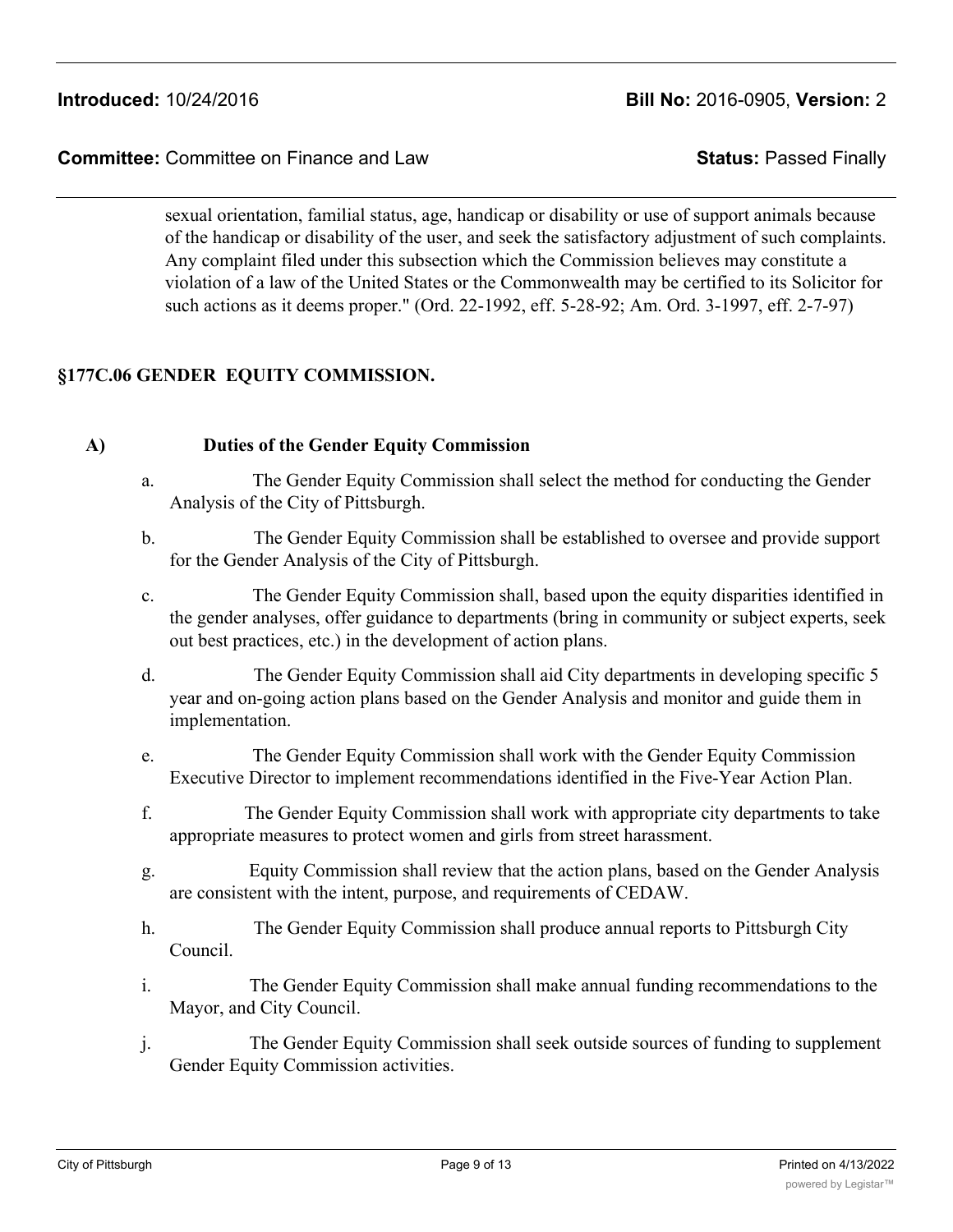| B) | <b>Gender Equity Commission Members</b><br>The Gender Equity Commission shall be composed of at least thirteen (13) persons<br>a.<br>appointed by the Mayor and approved by City Council as follows: |                                                                                                                                                                                                                            |
|----|------------------------------------------------------------------------------------------------------------------------------------------------------------------------------------------------------|----------------------------------------------------------------------------------------------------------------------------------------------------------------------------------------------------------------------------|
|    |                                                                                                                                                                                                      |                                                                                                                                                                                                                            |
|    | $\mathbf{i}$ .                                                                                                                                                                                       | One member representing the Mayor's Office                                                                                                                                                                                 |
|    | ii.                                                                                                                                                                                                  | One member representing City Council                                                                                                                                                                                       |
|    | 111.                                                                                                                                                                                                 | One member representing the Pittsburgh for CEDAW Campaign                                                                                                                                                                  |
|    | iv.<br>issues                                                                                                                                                                                        | One member from the non-profit community working on gender equity                                                                                                                                                          |
|    | $\mathbf{V}$ .                                                                                                                                                                                       | One City resident who is active in gender equity issues                                                                                                                                                                    |
|    | vi.                                                                                                                                                                                                  | One employee of the City knowledgeable about the City budget                                                                                                                                                               |
|    | vii.                                                                                                                                                                                                 | One member representing the Department of Personnel and Civil Service                                                                                                                                                      |
|    | viii.                                                                                                                                                                                                | Six members of the community, including but not limited to:                                                                                                                                                                |
|    | 1.                                                                                                                                                                                                   | A member knowledgeable about economic development and/or<br>employment issues                                                                                                                                              |
|    | 2.                                                                                                                                                                                                   | A member knowledgeable about women's health issues                                                                                                                                                                         |
|    | 3.                                                                                                                                                                                                   | A member knowledgeable about violence against women                                                                                                                                                                        |
|    | 4.                                                                                                                                                                                                   | Members active in minority communities                                                                                                                                                                                     |
|    | 5.                                                                                                                                                                                                   | A member knowledgeable about City labor unions and women's issues<br>in the workplace                                                                                                                                      |
|    | 6.                                                                                                                                                                                                   | A member knowledgeable about education and educational barriers<br>facing girls and women in Pittsburgh                                                                                                                    |
|    | $b$ .                                                                                                                                                                                                | The Mayor may also appoint, subject to the approval of City Council, additional<br>persons to the Commission who may offer additional knowledge or fundraising capacity to<br>Gender Equity work in the City of Pittsburgh |

c. Each City Department shall designate a management-level employee to serve as a liaison to the Gender Equity Commission

### **C) Gender Equity Commission Process**

a. The Commission shall meet in regular session monthly and shall conduct its first meeting no later than thirty (30) calendar days after its members are appointed.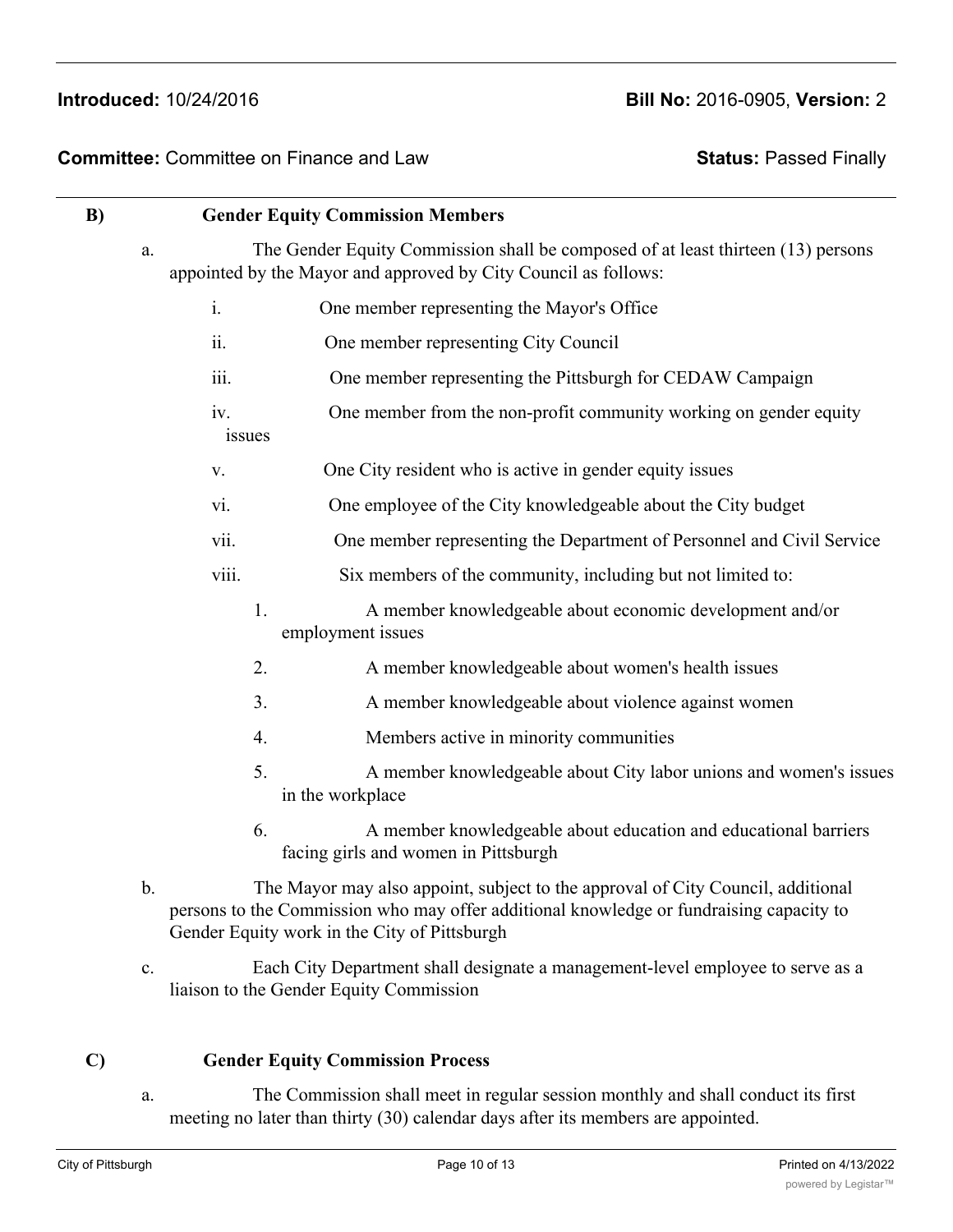# **Committee:** Committee on Finance and Law **Status:** Passed Finally

- b. Meetings of the Commission shall be public and shall be advertised in a manner designed to ensure full and meaningful public participation in Commission decisions.
- c. The Commission shall also provide a mechanism through which interested persons may request and receive timely notification of regular and special meetings, which shall include at a minimum a summary of the matters that will be under consideration.
- d. The Commission shall allow for public comment on matters up for deliberation at each public meeting, and shall make publicly available a summary of actions taken at each meeting within seven (7) days.

# **D) Gender Equity Commission Member Attendance Requirements**

- a. All members of the Commission are required to attend all sessions of the Commission.
- b. In the event that any member misses more than two (2) regularly scheduled meetings without the prior notice to Gender Equity Commission, the Executive Director or her or his designee shall certify in writing to the Mayor that the member has missed two (2) meetings.
- c. On the date of such certification, the member shall be deemed to have resigned from the Gender Equity Commission. The Executive Director or her or his designee shall then request the appointment of a new member.

# **§177C.07 TRAINING**

a) The Gender Equity Commission shall work with the Department of Personnel and Civil Service to offer trainings in issues related to gender equity.

# **§177C.08 SUMMARY OF CEDAW.**

**Article 1:** Defines discrimination against women as any "distinction, exclusion, or restriction made on the basis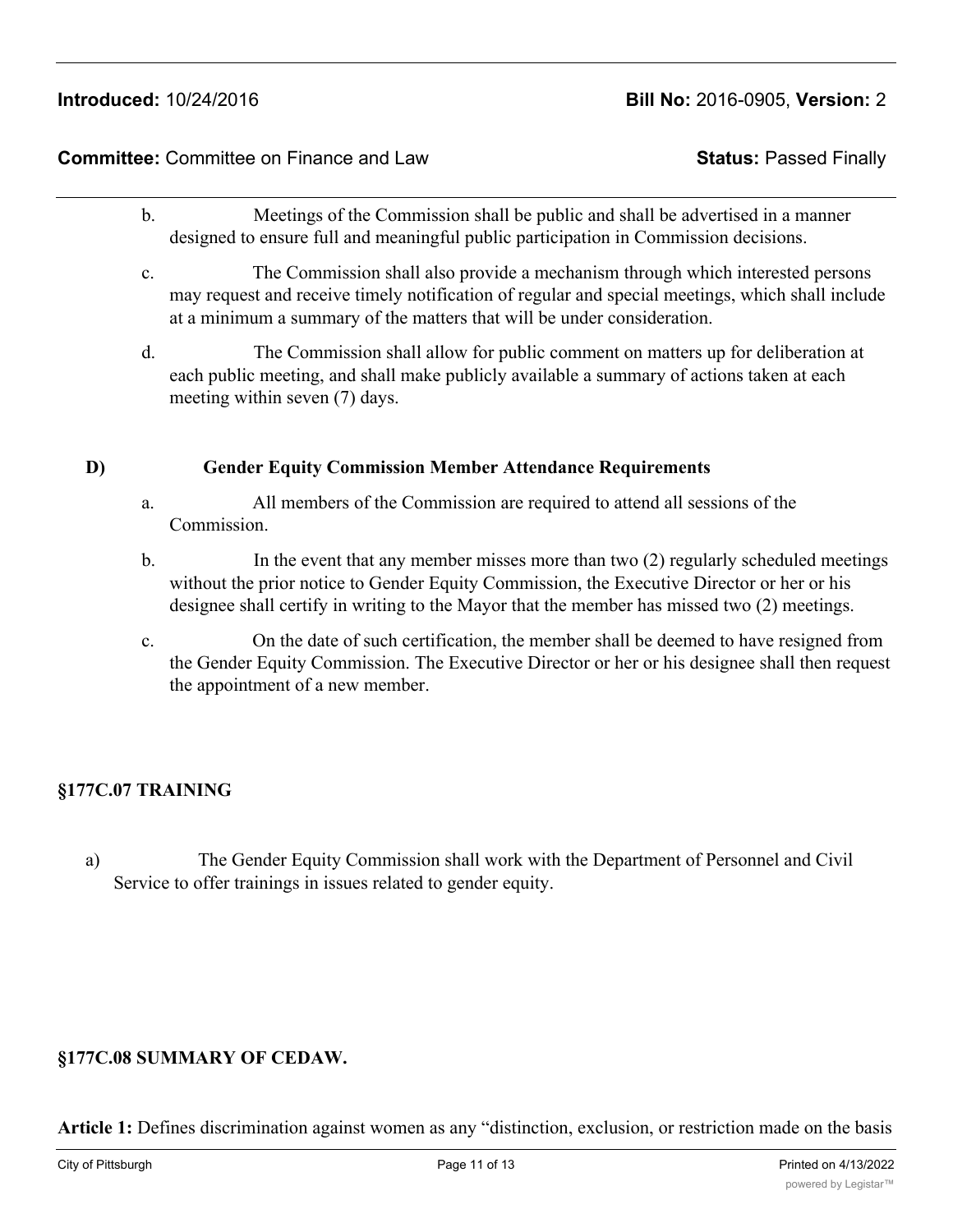### **Committee:** Committee on Finance and Law **Status:** Passed Finally

of sex which has the effect or purpose of impairing or nullifying the recognition, enjoyment or exercise by women, irrespective of marital status, on the basis of equality between men and women, of human rights or fundamental freedom in the political, economic, social, cultural, civil, or any other field."

**Article 2.** Mandates concrete steps, implementing laws, policies and practices to eliminate discrimination against women and embody the principle of equality.

**Article 3.** Requires action in all fields political, economic, social, and cultural to advance the human rights of women.

**Article 4.** Permits affirmative action measures to accelerate equality and eliminate discrimination.

**Article 5.** Recognizes the role of culture and tradition, and calls for the elimination of sex role stereotyping.

**Article 6.** Requires suppression of traffic in women and exploitation of prostitutes.

**Article 7.** Mandates ending discrimination against women in political and public life.

**Article 8.** Requires action to allow women to represent their governments internationally on an equal basis with men.

**Article 9.** Mandates that women will have equal rights with men to acquire, change or retain their nationality and that of their children.

**Article 10.** Obligates equal access to all fields of education and the elimination of stereotyped concepts of the roles of men and women.

**Article 11.** Mandates the end of discrimination in the field of employment and recognizes the right to work as a human right.